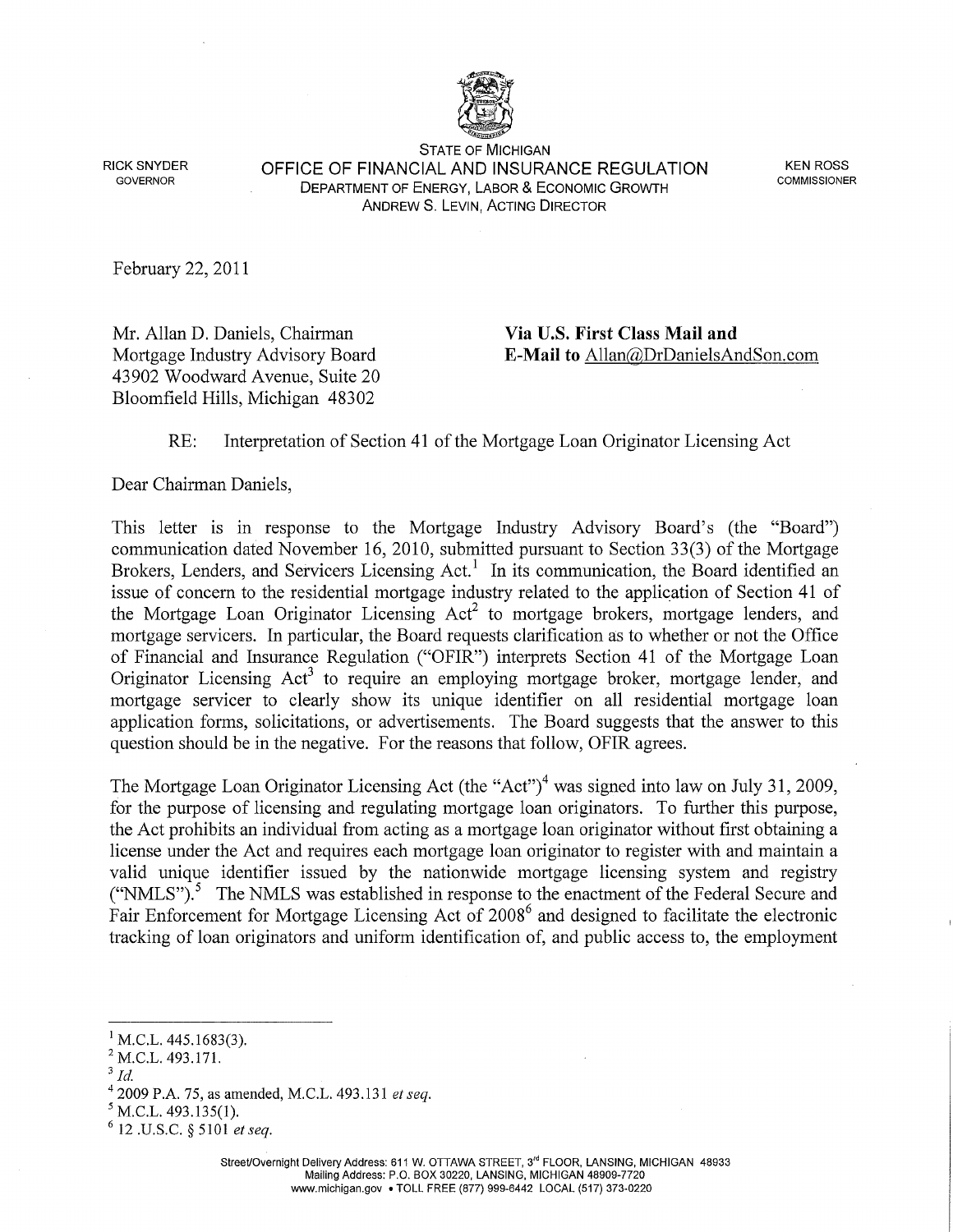Mr.Allan D. Daniels, Chairman Mortgage Industry Advisory Board February 22, 2011 Page 2

history of and the publicly adjudicated disciplinary and enforcement actions against loan originators.<sup>7</sup>

The Act defines "mortgage loan originator" as an "individual who originates residential mortgage loans.<sup>8</sup> The Act defines "individual" as a "natural person."<sup>9</sup> "Originate" is defined as doing "any of the following for compensation or gain, or in the expectation of compensation or gain, in connection with a residential mortgage loan:

- (i) Take a residential mortgage loan application.
- (ii) Offer or negotiate terms of a residential mortgage loan."

Thus, the Act sets forth a licensing scheme that requires a natural person who, for, or in the expectation of, compensation or gain, takes a residential mortgage loan application or offers or negotiates terms of a residential mortgage loan to first obtain a license and register with NMLS and maintain a unique identifier.

Section 41 of the  $Act^{10}$  requires that the unique identifier be shown on all forms and marketing materials. Specifically, Section 41 of the Act<sup>11</sup> directs that:

> The unique identifier of any person originating a residential mortgage loan in this state shall be clearly shown on all residential mortgage loan application forms, solicitations, or advertisements, including business cards or websites, and any other documents, as established by rule or order of the commissioner.

The use of the defined term "person", rather than "individual", in Section 41 creates the ambiguity that the Board is concerned about. Namely, because the definition of "person" under the Act<sup>12</sup> includes legal business entities as well as individuals, Section 41 could be interpreted to include employer mortgage brokers, mortgage lenders, mortgage servicers, and other entities. However, OFIR has not interpreted Section 41 to apply to business entities. While there are certain provisions of the Act that directly or indirectly apply to an employer of a mortgage loan originator<sup>13</sup>, the primary purpose and intent of the Act is to require that individual mortgage loan originators be licensed and obtain and maintain a unique identifier from NMLS. It is clear when reading the Act as a whole and taking into consideration the legislative intent of the Act, that the legislature intended the act of mortgage loan origination to be the exclusive domain of the individual natural person. Further, if it was the intent of the legislature to require that employer mortgage brokers, mortgage lenders, and mortgage servicers place their NMLS unique identifier on mortgage loan application forms, solicitations, or advertisements, it would have done so under the Mortgage Brokers, Lenders, and Servicers Licensing Act, Secondary Mortgage Loan Act,

<sup>&</sup>lt;sup>7</sup> See, § 5102(12)(A) of the Federal Secure and Fair Enforcement for Mortgage Licensing, 12 U.S.C. § 5102(12)(A).<br><sup>8</sup> See, M.C.L. 493.133(h).<br><sup>9</sup> M.C.L. 493.133(h). <sup>10</sup> M.C.L. 493.171. <sup>11</sup> *Id.* (Emphasis added.)

<sup>&</sup>lt;sup>12</sup> M.C.L. 493.133(q).<br><sup>13</sup> *See, e.g., M.C.L. 493.137(2), 493.141(3), 493.143(3), 493.147(3), 493.159, and 493.167.*